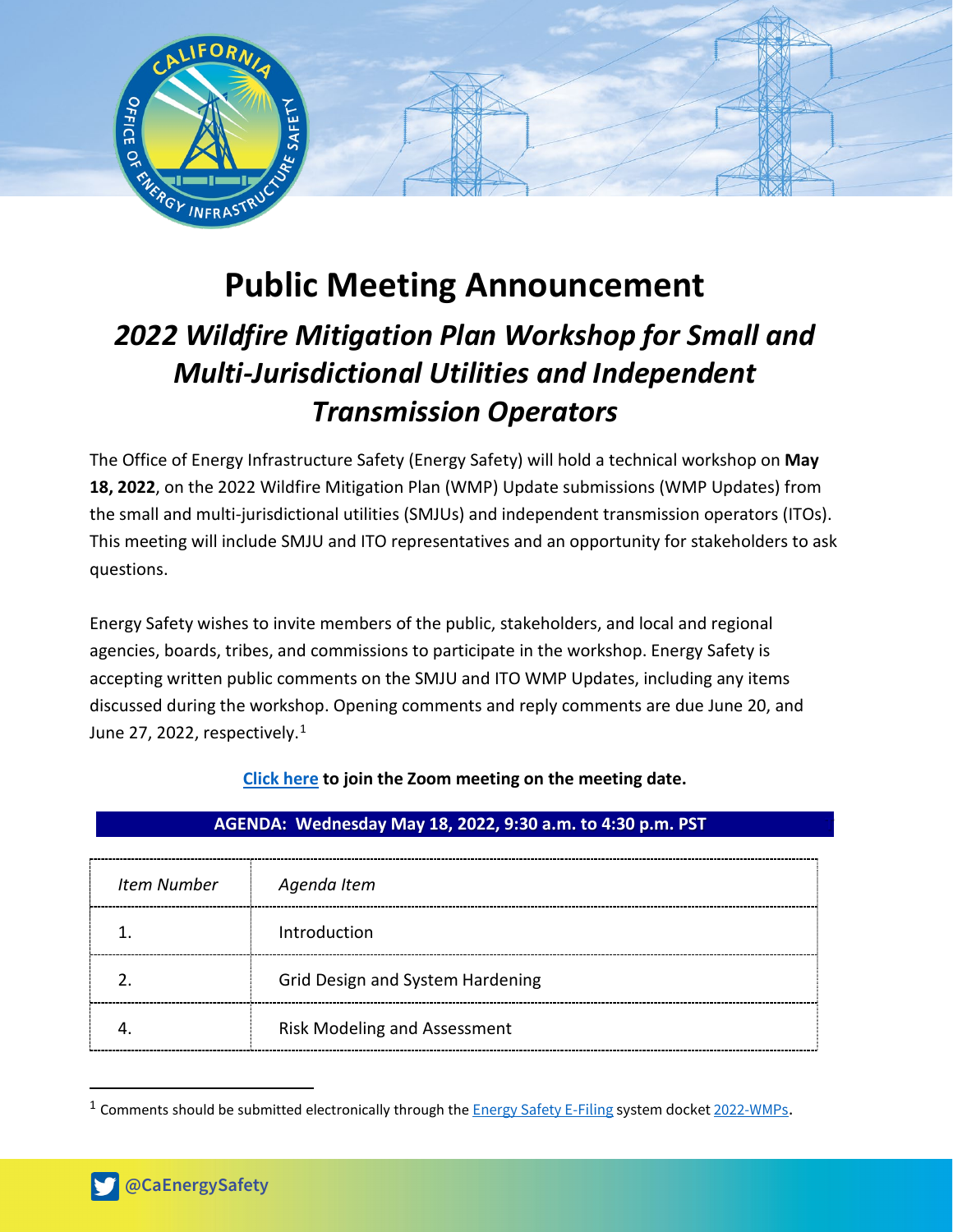

| <b>Vegetation Management</b>        |
|-------------------------------------|
| <b>Public Safety Power Shutoffs</b> |
| Asset Management and Inspection     |
| Adjournment                         |

#### **Remote Attendance**

Zoom is Energy Safety's online meeting service. To join the meeting using Zoom, please click the link:<https://ca-water-gov.zoom.us/j/88903910777>

To join by telephone dial:

USA +1 214-765-0479 U.S. Toll USA +1 888-278-0296 U.S. Toll-Free Conference code: 596019

When attending remotely using Zoom, presentations will appear on the video screen of the device you are using to access the meeting (e.g., desktop or laptop computer, mobile telephone, or tablet) and audio will be audible via the device. If you are calling by telephone but not using Zoom, you will only be able to hear the audio. Please be aware that the meeting may be recorded. If you have concerns that you may be unable to use Zoom, us[e this link](https://zoom.us/test) to verify your compatibility with Zoom. [2](#page-1-0)

#### **Availability of Documents**

Documents and presentations for this meeting will be available at [Energy Safety E-Filing,](https://efiling.energysafety.ca.gov/) Docket Name [2022-WMPs.](https://efiling.energysafety.ca.gov/Lists/DocketLog.aspx?docketnumber=2022-WMPs)

#### **Contact Information**

Those requiring further information regarding this public meeting may email [safetypolicy@EnergySafety.ca.gov.](mailto:safetypolicy@EnergySafety.ca.gov) This public meeting announcement is also available in

<span id="page-1-0"></span><sup>2</sup> Zoom compatibility test link:<https://zoom.us/test>